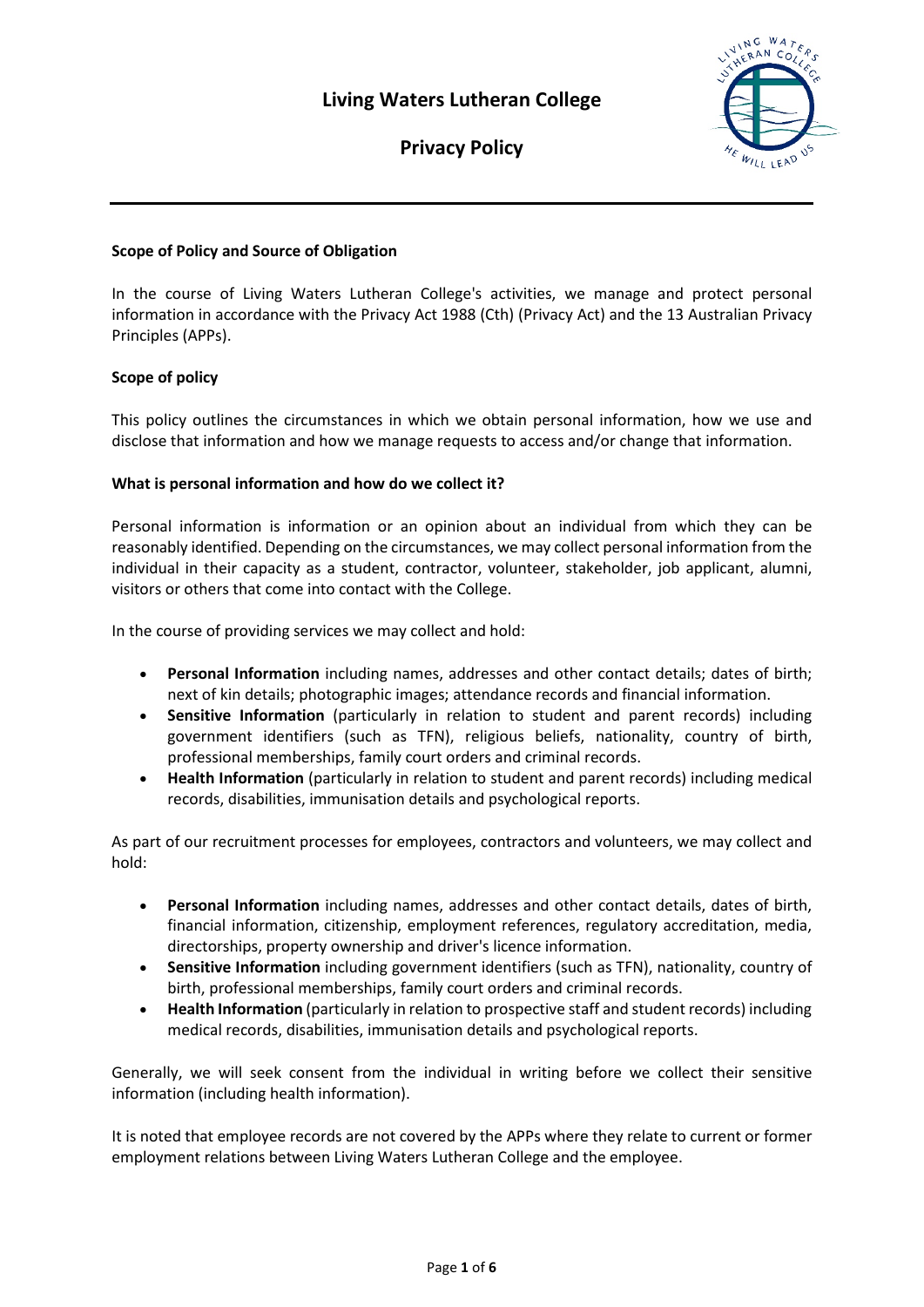## **Collection of personal information**

The collection of personal information depends on the circumstances in which Living Waters Lutheran College is collecting it. If it isreasonable and practical to do so, we collect personal information directly from the individual.

## **Solicited Information**

Living Waters Lutheran College has, where possible, attempted to standardise the collection of personal information by using specifically designed forms (e.g. an Enrolment Form or Health Information Form). However, given the nature of our operations, we also receive personal information by email, letters, notes, via our website, over the telephone, in face-to-face meetings, through financial transactions and through surveillance activities such as the use of CCTV security cameras or email monitoring.

We may also collect personal information from other people (e.g. a third-party administrator, referees for prospective employees) or independent sources. However, we will only do so where it is not reasonable and practical to collect the personal information from the individual directly.

## **Information collected from our website**

We may collect information based on how individuals use our website. We use "cookies" and other data collection methods to collect information on website activity such as the number of visitors, the number of pages viewed and the internet advertisements which bring visitors to our website. This information is collected to analyse and improve our website, marketing campaigns and to record statistics on web traffic. We do not use this information to personally identify individuals.

We do collect identifying information from visitors to our website for Enquiries and Enrolment information for use within our mailing lists and future enrolments.

## **Unsolicited information**

Living Waters Lutheran College may be provided with personal information without having sought it through our normal means of collection. This is known as "unsolicited information" and is often collected by:

- misdirected postal mail Letters, notes, documents
- misdirected electronic mail Emails, electronic messages
- employment applications sent to us that are not in response to an advertised vacancy
- additional information provided to us which was not requested.

Unsolicited information obtained by Living Waters Lutheran College will only be held, used and or disclosed if it is considered personal information that could have been collected by normal means. If that unsolicited information could not have been collected by normal means then we will destroy, permanently delete or de-identify the personal information as appropriate.

## **Collection and use of sensitive information**

We only collect sensitive information if it is:

- reasonably necessary for one or more of these functions or activities, and we have the individual's consent
- necessary to lessen or prevent a serious threat to life, health or safety
- another permitted general situation
- another permitted health situation.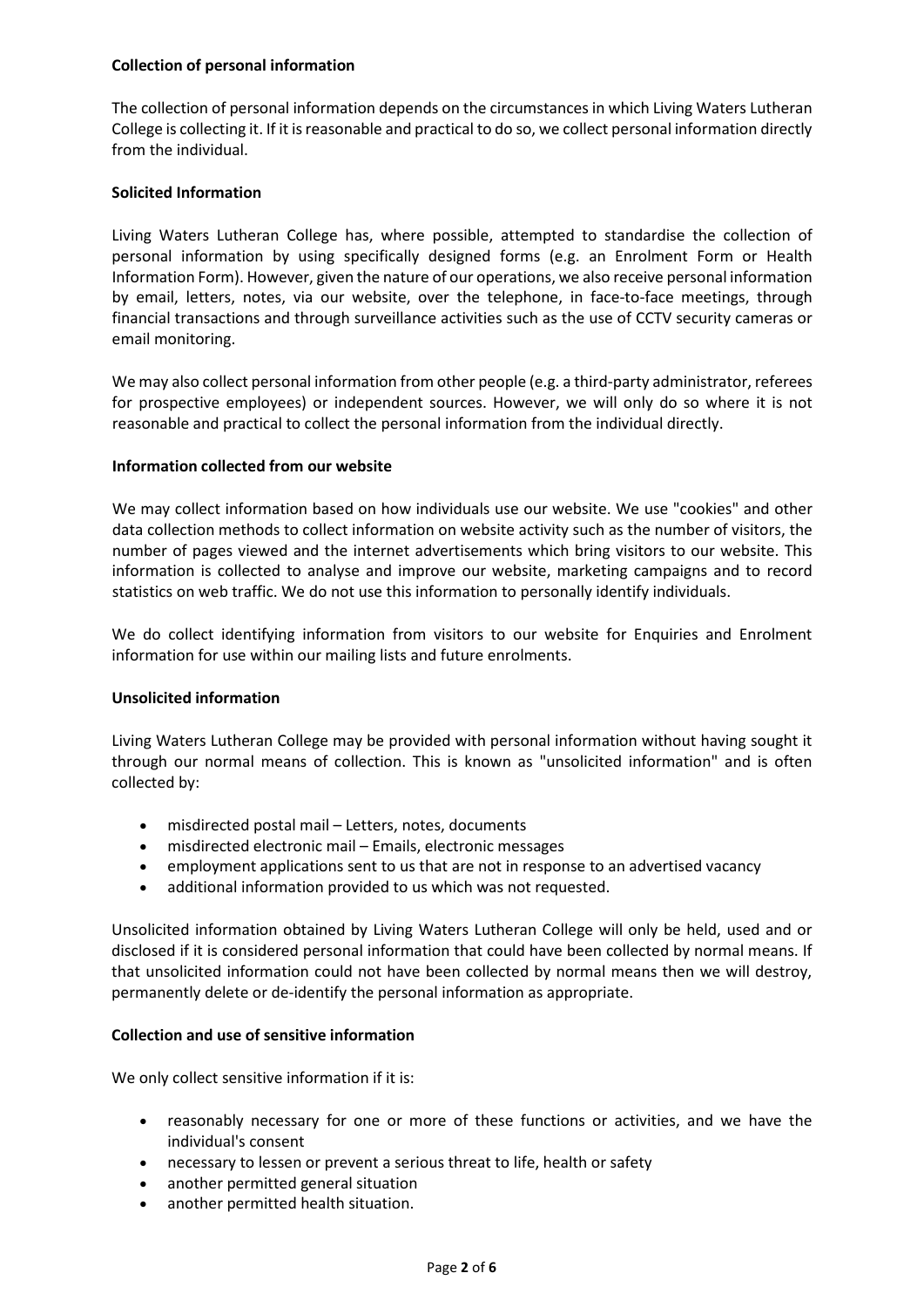We may share sensitive information to other entities in our organisation structure, but only if necessary for us to provide our products or services.

## **How do we use personal information?**

Living Waters Lutheran College only uses personal information that is reasonably necessary for one or more of our functions or activities (the primary purpose) or for a related secondary purpose that would be reasonably expected by you, or for an activity or purpose to which you have consented.

Our primary uses of personal information include, but are not limited to:

- providing education, pastoral care, extra-curricular and health services
- satisfying our legal obligations including our duty of care and child protection obligations
- keeping parents informed as to school community matters through correspondence, newsletters and magazines
- marketing, promotional and fundraising activities
- supporting the activities of College associationssuch as Living Waters Lutheran College Alumni
- supporting community-based causes and activities, charities and other causes in connection with the College's functions or activities
- helping us to improve our day-to-day operations including training our staff
- systems development; developing new programs and services; undertaking planning, research and statistical analysis
- College administration including for insurance purposes
- the employment of staff
- the engagement of volunteers.

We will only use or disclose sensitive or health information for a secondary purpose if you would reasonably expect us to use or disclose the information and the secondary purpose is directly related to the primary purpose.

We may share personal information to related bodies corporate, but only if necessary for usto provide our services.

Living Waters Lutheran College may disclose information about an individual to overseas recipients only when it is necessary, for example, to facilitate a student exchange programme. Living Waters Lutheran College will not, however, send information about an individual outside of Australia without the individual's consent.

## **Storage and Security of Personal Information**

Living Waters Lutheran College stores personal information in a variety of formats including, but not limited to:

- databases
- hard copy files
- personal devices, including laptop computers
- third party storage providers such as cloud storage facilities
- paper based files.

Living Waters Lutheran College takes all reasonable steps to protect the personal information we hold from misuse, loss, unauthorised access, modification or disclosure.

These steps include, but are not limited to:

- restricting access and user privilege of information by staff depending on their role and responsibilities.
- ensuring staff do not share personal passwords.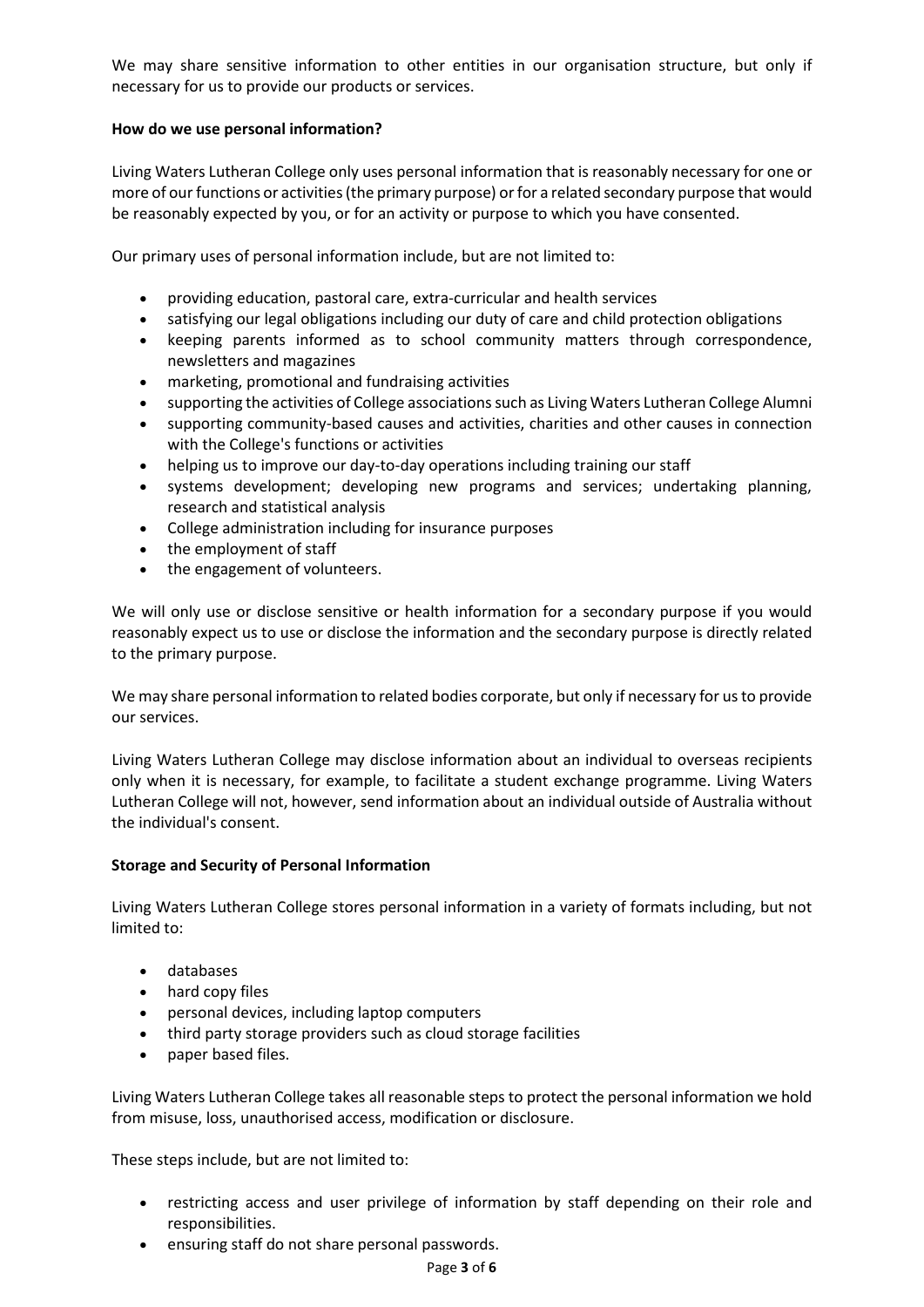- ensuring hard copy files are stored in lockable filing cabinets in lockable rooms. Staff access is subject to user privilege.
- ensuring access to Living Waters Lutheran College's premises are secured at all times.
- implementing physical security measures around the school buildings and grounds to prevent break-ins.
- ensuring our IT and cyber security systems, policies and procedures are implemented and up to date.
- ensuring staff comply with internal policies and procedures when handling the information.
- undertaking due diligence with respect to third party service providers who may have access to personal information, including customer identification providers and cloud service providers, to ensure as far as practicable that they are compliant with the APPs or a similar privacy regime.
- the destruction, deletion or de-identification of personal information we hold that is no longer needed, or required to be retained by any other laws.

Our public website may contain links to other third-party websites outside of Living Waters Lutheran College. Living Waters Lutheran College is not responsible for the information stored, accessed, used or disclosed on such websites and we cannot comment on their privacy policies.

## **Responding to data breaches**

Living Waters Lutheran College will take appropriate, prompt action if we have reasonable grounds to believe that a data breach may have, or is suspected to have, occurred. Depending on the type of data breach, this may include a review of our internal security procedures, taking remedial internal action, notifying affected individuals and the Office of the Australian Information Commissioner (OAIC).

If we are unable to notify individuals, we will publish a statement on our website and take reasonable steps to publicise the contents of this statement.

## **Disclosure of personal information**

Personal information is used forthe purposesfor which it was given to Living Waters Lutheran College, or for purposes which are directly related to one or more of our functions or activities.

Personal information may be disclosed to government agencies, other parents, other schools, recipients of school publications, visiting teachers, counsellors and coaches, our services providers, agents, contractors, business partners, related entities and other recipients from time to time, if the individual:

- has given consent; or
- would reasonably expect the personal information to be disclosed in that manner.

Living Waters Lutheran College may disclose personal information without consent or in a manner which an individual would reasonably expect if:

- we are required to do so by law.
- the disclosure will lessen or prevent a serious threat to the life, health or safety of an individual or to public safety.
- another permitted general situation applies.
- disclosure is reasonably necessary for a law enforcement related activity.
- another permitted health situation exists.

## **Disclosure of your personal information to overseas recipients**

Personal information about an individual may be disclosed to an overseas organisation in the course of providing our services, for example, when storing information with a "cloud service provider" which stores data outside of Australia.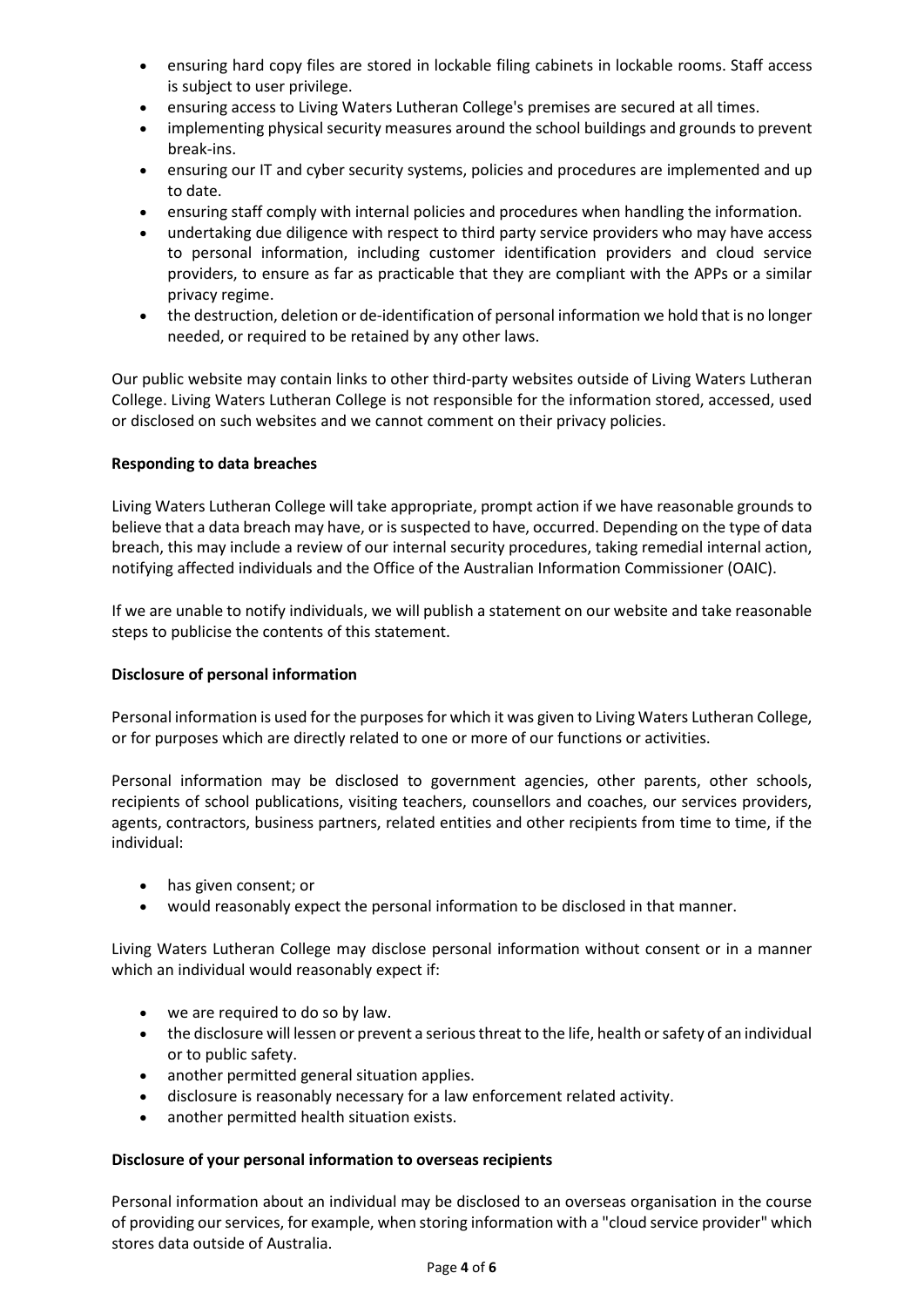We will however take all reasonable steps not to disclose an individual's personal information to overseas recipients unless:

- we have the individual's consent (which may be implied);
- we have satisfied ourselves that the overseas recipient is compliant with the APPs, or a similar privacy regime;
- we form the opinion that the disclosure will lessen or prevent a serious threat to the life, health or safety of an individual or to public safety; or
- we are taking appropriate action in relation to suspected unlawful activity or serious misconduct.

## **Personal information of students**

The Privacy Act does not differentiate between adults and children and does not specify an age after which individuals can make their own decisions with respect to their personal information.

At Living Waters Lutheran College, we take a common-sense approach to dealing with a student's personal information and generally will refer any requests for personal information to a student's parents/carers. We will treat notices provided to parents/carers as notices provided to students and we will treat consents provided by parents/carers as consents provided by a student.

We are however cognisant of the fact that children do have rights under the Privacy Act, and that in certain circumstances (especially when dealing with older students and especially when dealing with sensitive information), it will be appropriate to seek and obtain consents directly from students. We also acknowledge that there may be occasions where a student may give or withhold consent with respect to the use of their personal information independently from their parents/carers.

There may also be occasions where parents/carers are denied access to information with respect to their children, because to provide such information would have an unreasonable impact on the privacy of others, or result in a breach of the College's duty of care to the student.

## **The quality of personal information**

We take all reasonable steps to ensure the personal information we hold, use and disclose is accurate, complete and up-to-date, including at the time of using or disclosing the information.

If Living Waters Lutheran College becomes aware that the personal Information is incorrect or out of date, we will take reasonable steps to rectify the incorrect or out of date information.

## **Access and correction of personal information**

You may submit a request to Living Waters Lutheran College to access the personal information we hold, or request that we change the personal information. Upon receiving such a request, we will take steps to verify your identity before granting access or correcting the information.

If we reject the request, you will be notified accordingly. Where appropriate, we will provide the reason/s for our decision. If the rejection relates to a request to change personal information, an individual may make a statement about the requested change and we will attach this to their record.

## **Complaints**

You can make a complaint about how Living Waters Lutheran College manages personal information, including a breach of the APPs by notifying us in writing as soon as possible. We will respond to the complaint within a reasonable time (usually no longer than 30 days) and we may seek further information in order to provide a full and complete response.